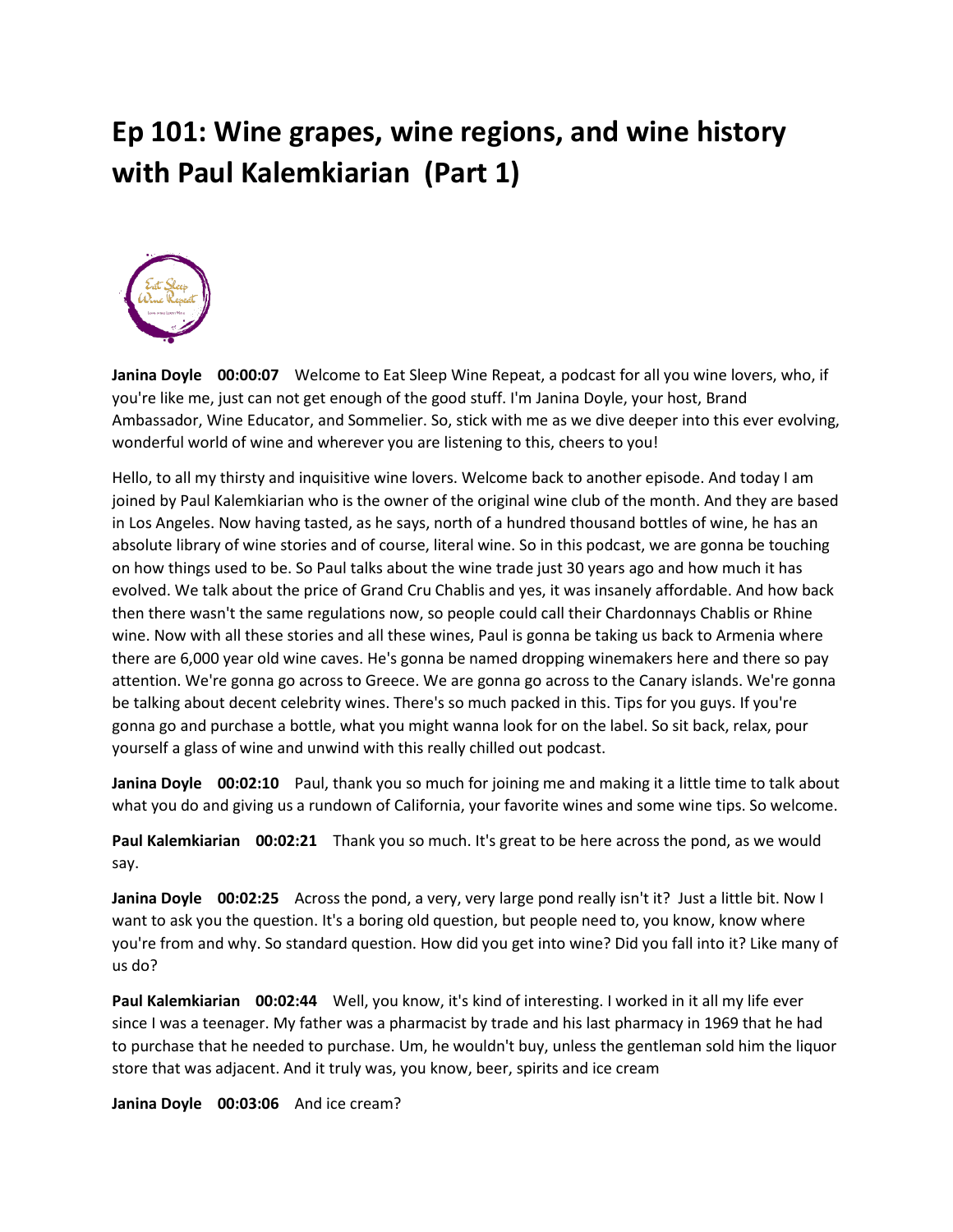**Paul Kalemkiarian 00:03:07** Yeah, it was, you know, it was like a truck stop, but it was in a very, um, affluent neighborhood in Southern California and the beach beach cities. And he turned it into one of the fine wine shops of Los Angeles by 1974. And I used to work there, you know, I used to stock the shelves and I used to steal half pints of vodka from the guy, my poor father. And, so I've been around it all my life, but it wasn't until 1988 that he decided he would sell the company. He had a couple offers oddly from the South African wine of the month club. And he said, you know, you ought to come and check this place out. It's pretty cool. And uh, I did loved it and bought it from him in 1989.

**Janina Doyle 00:03:45** Ah, so that's how it started.

**Paul Kalemkiarian 00:03:47** Yeah. So we had gone to a tasting together actually. We worked together for about 90 days, about three months and we went to a Bordeaux tasting. We were separated. It was about 25 Bordeauxs, I don't think they were classified, but they were high end Bordeaux and we tasted completely separately. And when we got in the car to compare notes and we have a three point scale that we use very quick, down and dirty, meatball surgery, three point, you don't need a hundred.

**Janina Doyle 00:04:13** How does that work. Oh, okay. How does your, no, I like it. Keep it clean. What's a three point scoring system for you?

**Paul Kalemkiarian 00:04:19** So, because we're looking for wines to select for the club for users, you know, for our customers to to enjoy it's, a one is you can't, we can never use it. Because it's just too expensive or just really undrinkable. Two is we could use it today. In other words, it's it's it matches all the parameters that we're looking for. And three is, eh, the price came down a little bit and we put it in a club where it's not so expensive, uh, then it would work. So that's it. That's what we use. And I don't tell anybody that except for all your listeners so.

**Janina Doyle 00:04:54** Well, again, keeping things simple life is complicated enough. Okay, cool.

**Paul Kalemkiarian 00:04:58** When we got in the car, we've compared our notes and we were exactly the same on all of them, except two. And so he thought, I think you're ready. And he sort of gave me the ceremonial dollar. I gave him a dollar, but that's not, I still pay him every month. So don't let don't believe that story, but it was, it was, it was, it was the ceremonial dollar to transfer the, the rights to the company and, um, that was 1989. And we've been doing ever since. And you know, I don't know about you, but I wasn't originally that aha moment hadn't occurred for me. It was, it was down the road, uh, a bit, uh, maybe 10 years into it. So I've been doing it 32 years.

**Janina Doyle 00:05:39** And that came with what, just generally having tasted so much wines or a specific wine trip, or?

**Paul Kalemkiarian 00:05:47** I think it was the, the, the, the, the former, I think I tasted so many different wines that eventually it, it started to make sense to me and the terroir, uh, portion of wine, you know, the wine, the expression of where it's from and the, and the time it was from started to become apparent and I started to realize, I actually understood part of it. Don't understand most of it, but I still understand some of it.

**Janina Doyle 00:06:11** Yeah. How much do we actually know? This is a valid point. I know we will continue learning till we die. So tell me about the wine of the month club. Many of, uh, my listeners in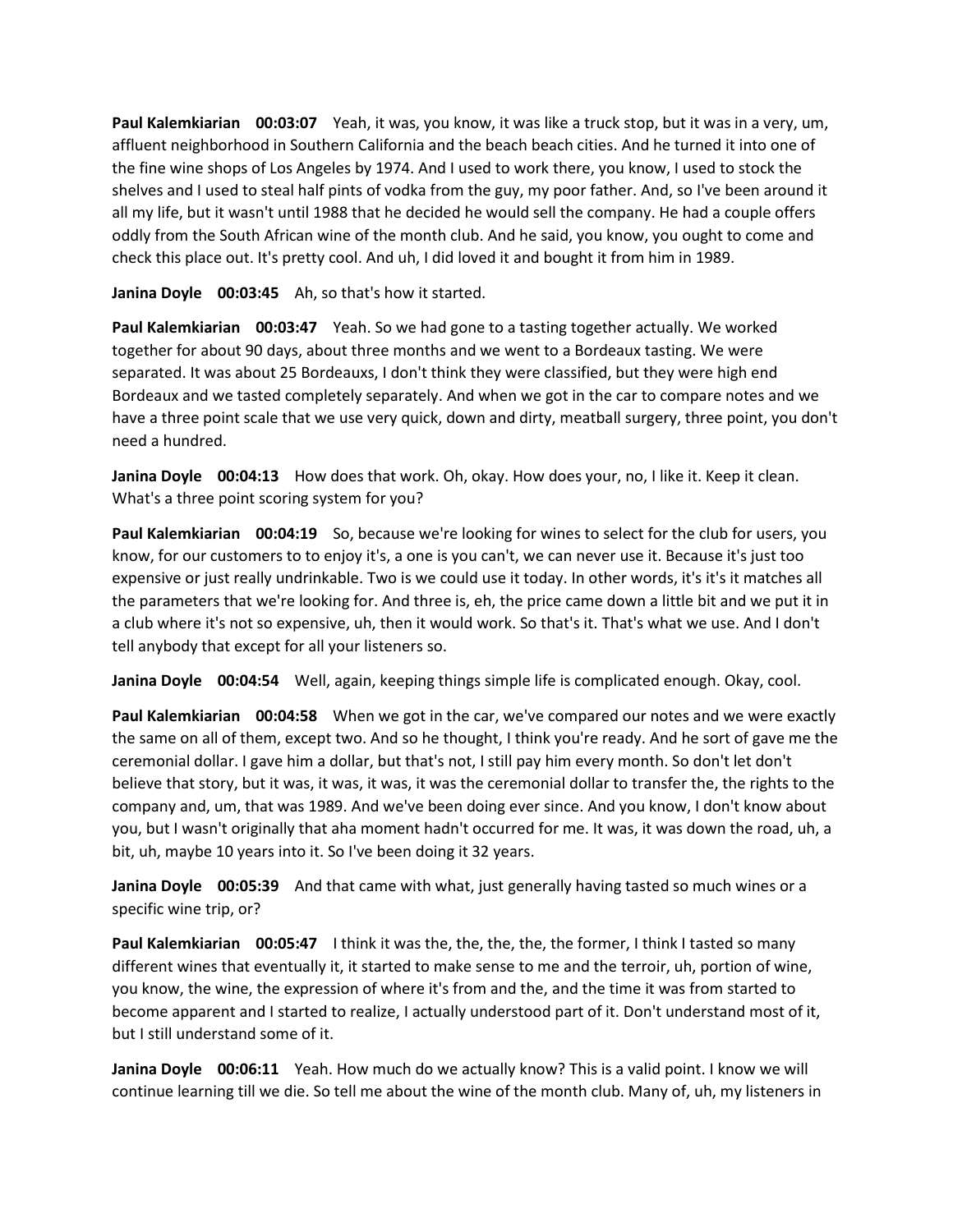America may already know about you, but certainly in the UK, we don't. So tell us a little bit more how it functions and what you do there.

**Paul Kalemkiarian 00:06:29** It's the, it's the original in America. My dad started 1972 and it started not. And this is the key difference between this organization and any other club that does this. The key difference is it was started and still is a basis to find the best value wines on the shelf. Meaning in 1972, when people came into my father's store, they would ask him, I have \$5, don't remember it was '72, 5 bucks went a lot further.

**Janina Doyle 00:06:54** What would that have been? What would that be?

**Paul Kalemkiarian 00:06:56** That, oh, you could have gotten Grand Cru Chablis back then for five dollars.

**Janina Doyle 00:06:59** Oh, probably almost, but yeah.

**Paul Kalemkiarian** 00:07:03 No it was, it was six bucks. We, we sold it for \$6.29 or something.

**Janina Doyle 00:07:05** No. Are you being serious?

**Paul Kalemkiarian 00:07:07** No. No, Yeah. I have the, I have the newsletters to prove it.

Janina Doyle 00:07:10 No. Okay. God, if only I was born a few decades earlier.

Paul Kalemkiarian 00:07:14 Yeah, exactly.

**Janina Doyle 00:07:15** Okay.

**Paul Kalemkiarian 00:07:16** So he, so he would, he's decided because so many people asked the question that he would just choose the wines at the beginning of the month. And not only was that sort of revolutionary in the industry in 1972, uh, the fact that a salesman would come in with the Jack Daniels and the Jim Bean bourbon and the Gin and say, oh, by the way, I have Robert Mondavi Cabernet. It needs to go on the shelf. My father's starting to say, no, it doesn't go on the shelf unless I taste it. And that was really cutting edge for the wine world in the, in America, in 1972. You did, he just put the stuff on the shelf because there weren't that many choices anyway.

**Janina Doyle 00:07:51** Yeah, yeah, yeah.

**Paul Kalemkiarian 00:07:51** So that was the way it worked. So what was interesting was Tuesdays was his tasting day.

**Janina Doyle 00:07:56** Why Tuesdays??

**Paul Kalemkiarian 00:07:58** I don't know. I really never had the answer to that question. But I, I still do it today.

**Janina Doyle 00:08:03** Oh, okay. Yeah. Following the footsteps. Tuesdays tasting day.

**Paul Kalemkiarian 00:08:06** Still Tuesdays. Uh, he would invite the doctors that supported his pharmacy to the wine shop in the afternoon. I would brown bag the selections I'd go up in the loft. I'd create these 10 seats. My dad used the UC Berkeley, uh, tasting scale, which was a 20 point scale, uh, of the four or five, you know, pieces of it. They would taste and talk and then they would choose. And that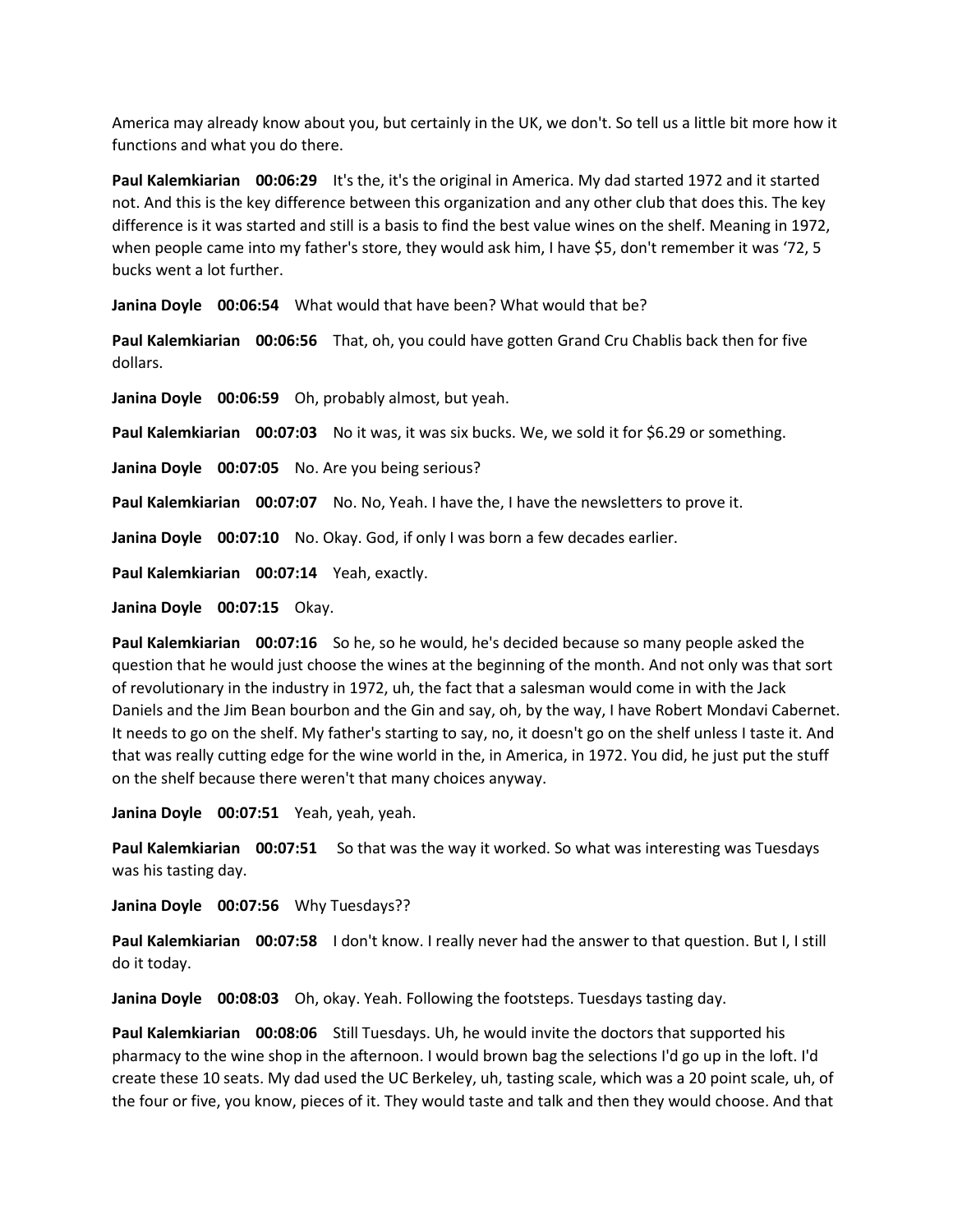would become the wines of the next month. And it's exactly what we do today. And again, the premise was not to sell more bottles. It was to educate and to provide great value.

**Janina Doyle 00:08:40** I love that. So, you know, that's what I always say. I'm drinking for the masses. I'm doing it for you guys listening, right? You'll agree with me, won't you Paul? So every Tuesday, so you have a group of wine tasters that sit with you and you basically blind taste a number of bottles every week.

**Paul Kalemkiarian 00:09:00** No. And here's the beauty of this. Maybe it's not maybe it's more work?

**Janina Doyle 00:09:03** It's, I'll decide. Okay.

**Paul Kalemkiarian** 00:09:06 But it's, I have an online calendar, they start at nine o'clock, but the end of Two. It's nobody else, except me once in a while, I have a guest that comes in, but they have to understand that this is meatball surgery. We are, I get through 75 wines, uh, on a Tuesday. So you're opening and tasting, opening and tasting. And that three point scale really comes in handy because you don't spend a lot of time chewing on the wine. I chew on the wine later. You know, if, if, if somebody brings me a Napa valley Cab or a, a Canary island, you know, Listan Negro, I will taste it for what it is worth it, at from where it's from and when it's from. And I guess after about a hundred thousand wines, you start to sort of learn something, even me, right?

**Janina Doyle 00:09:47** You know, I would hope so after that many. Yeah. So, so tell me, like you just mentioned Napa Cab, many people are gonna have heard of, and then you've mentioned Listan Negro, which is amazing, all the Listan varieties. I've mentioned them several times. I used to work for a Chilean winery. So Pais, uh, Listan Prieto is, is actually doing really interesting things now in Chile. So I think it's, it's super exciting things coming from these volcanic soils and such like, so tell us a little bit about maybe your favorite wines that you've put in your wine club subscription recently, or that just stick in your mind.

**Paul Kalemkiarian 00:10:25** You know, that's a great question. Not even it's just a great study and conversation because you know, it's dynamic cause you know, you, you, your palate changes over time.

**Janina Doyle 00:10:33** Yeah. Mmmm.

**Paul Kalemkiarian 00:10:34** And when I got married, my wife only drank, you know, Gallo Chablis, which was in a jug, you know, at one, at one point we called 'em jugs back then. Yeah.

**Janina Doyle 00:10:40** Gallo Chablis. I love that they were calling it Chablis at that time.

**Paul Kalemkiarian 00:10:45** Oh yeah. They had Rhine wine. They had, they had Hardy Burgundy back in the day. And so now she is my biggest critic of, of my reds. So you, your palate changes, but what's kind of interesting. And this is going back to the Listan Negro grape. When I, when I put wines in my database is I'm tasting them. It'll start to pop the, the choices based on my misspellings will start to start to pop up and I'm putting in L I S T and nothing's showing up and I'm like, it's pretty rare that a wine is not, the grape varietals not in my database, meaning after a hundred thousand wines, that there's something that I haven't tasted before. And, and it's not showing up and I couldn't believe it. And here I'm tasting this wine, like you said, there's all volcanic soils and this is a spicy component. So Sangiovese like, and I'm like, wow, this is really cool. I, I couldn't afford it for the club to answer that question.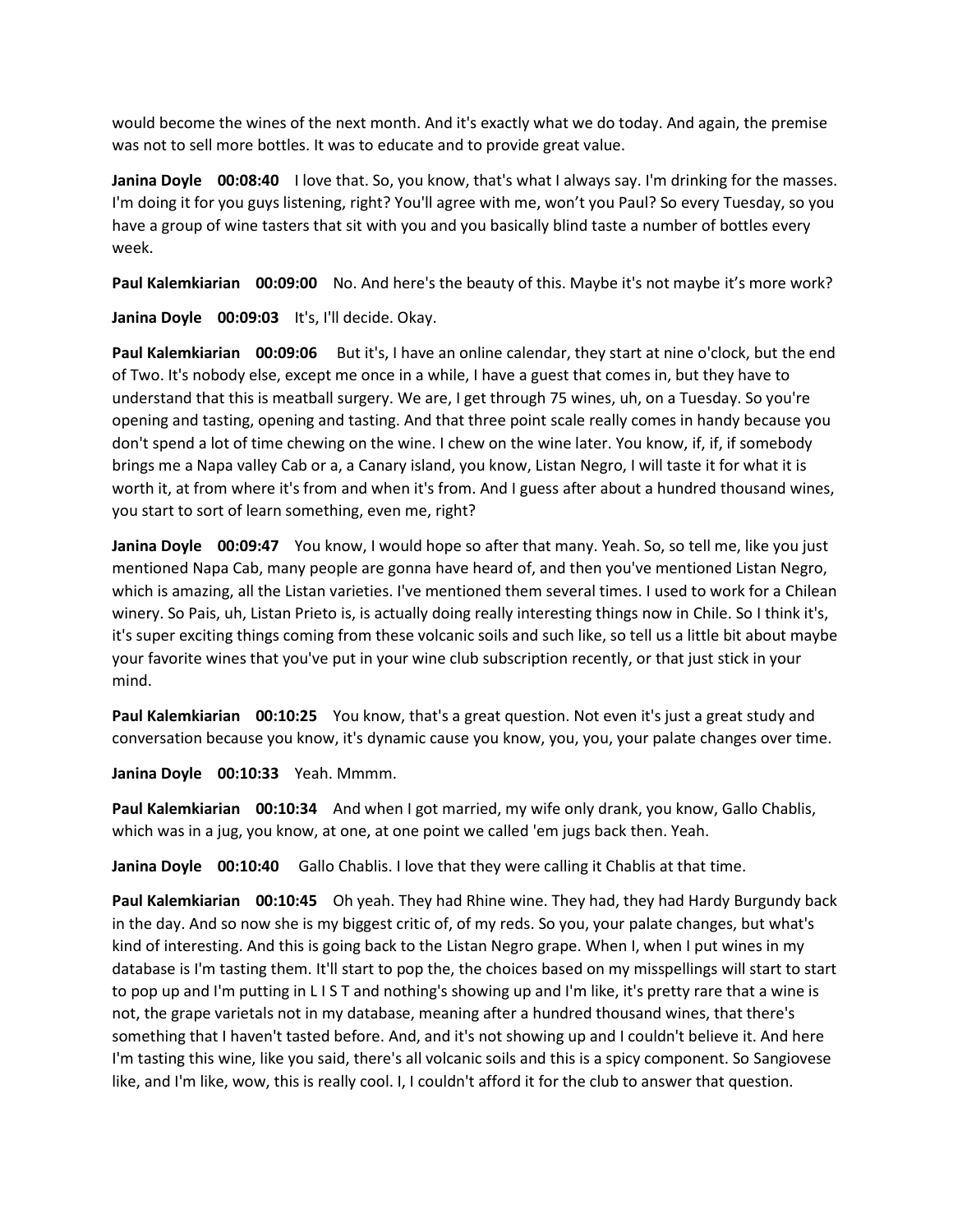**Janina Doyle 00:11:37** They are actually, yeah. They're, they're not that cheap. Are they? Cause there's not that much of it made. Yeah. Mm-hmm.

**Paul Kalemkiarian 00:11:43** So I bought it for my cellar, which is available to clients that want to try interesting things that I can't afford to put, you know, the mainstream. That's one of them. Um, have you had any Armenian wines lately?

**Janina Doyle 00:11:54** I can't believe you have said that because I was just at London Wine Fair and there was a whole stand on Armenia and I never got to it. But I did have, I know, but I have had an Areni Noir before. And that one Areni Noir was so elegant, planted on altitude. Um, and it really was Pinot Noir-esque. It was very, very beautiful. So is it was by a producer called Zorah, Z O R A H. I remember had, and it had quite a good labels actually quite, quite modern. So what, what have you been drinking from Armenia? I feel bad now. I can't believe literally yesterday I could have been drinking some. That would've been good for this podcast. Wouldn't it?

**Paul Kalemkiarian 00:12:37** It would've been, yeah, it would've been interesting study. Uh, but it really puts like, what's interesting right now to me and I I'm Armenian. So you would think that I'd have this predisposition.

**Janina Doyle 00:12:45** Are you? Oh okay.

**Paul Kalemkiarian 00:12:47** Yes. You'd think I have a predisposition to understand and to care? The Zorah wines are very well known and they're, they're one of the older brands that actually have, you know, quality to… But let's, let's take it back just a little bit, you know? Uh, I was talking to Nicole Rolet, uh, and she is a brilliant, uh, winemaker in the Côtes du Rhône and she, she started an organization called the Areni global foundation and it's um, it's an organization to promote, uh, wine as an ethereal drink and all the things that go with the lifestyle and I said, how did you choose ARENI, you know, that's a weird name. Uh, and she says, well, because they found this 6,000 year old winery in Armenia in the caves with shoes and amphora and the whole thing.

**Janina Doyle 00:13:33** Yes mm-hmm.

Paul Kalemkiarian 00:13:34 So there there's quite a history of wine in Armenia in the Caucasus anyway, as you know.

**Janina Doyle 00:13:40** Yeah, of course. It's amazing. Yeah.

**Paul Kalemkiarian 00:13:42** One of the, one of the winemakers, uh, called Karas, which you would've probably tasted at the fair, uh, which is also well established. They have a lot of backing, uh, they're trying French varietals, not just indigenous varietals, but the point with this conversation I wanna bring up was that Michel Rolland was there, Enologist, the consulting Enologist and he went out to decide whether or not, you know, grapes should be grown there, at least Vitis Vinifera. And he said, yes, we can. Now we needed years to figure it out. Which is when I bring this up with winemakers all the time, like you only, you know, if you're a winemaker, you're only getting like 20 to 40 vintages under your belt before you're done. Right? I mean, that's like, cause it's once a year, that's all you get course, unless you go to the Southern hemisphere and back and forth. And so when Michel Rolland tells this winemaker, well we'll we'll know in a hundred years and she's like, well, I'm only 30, so that's 130. I'm not gonna be…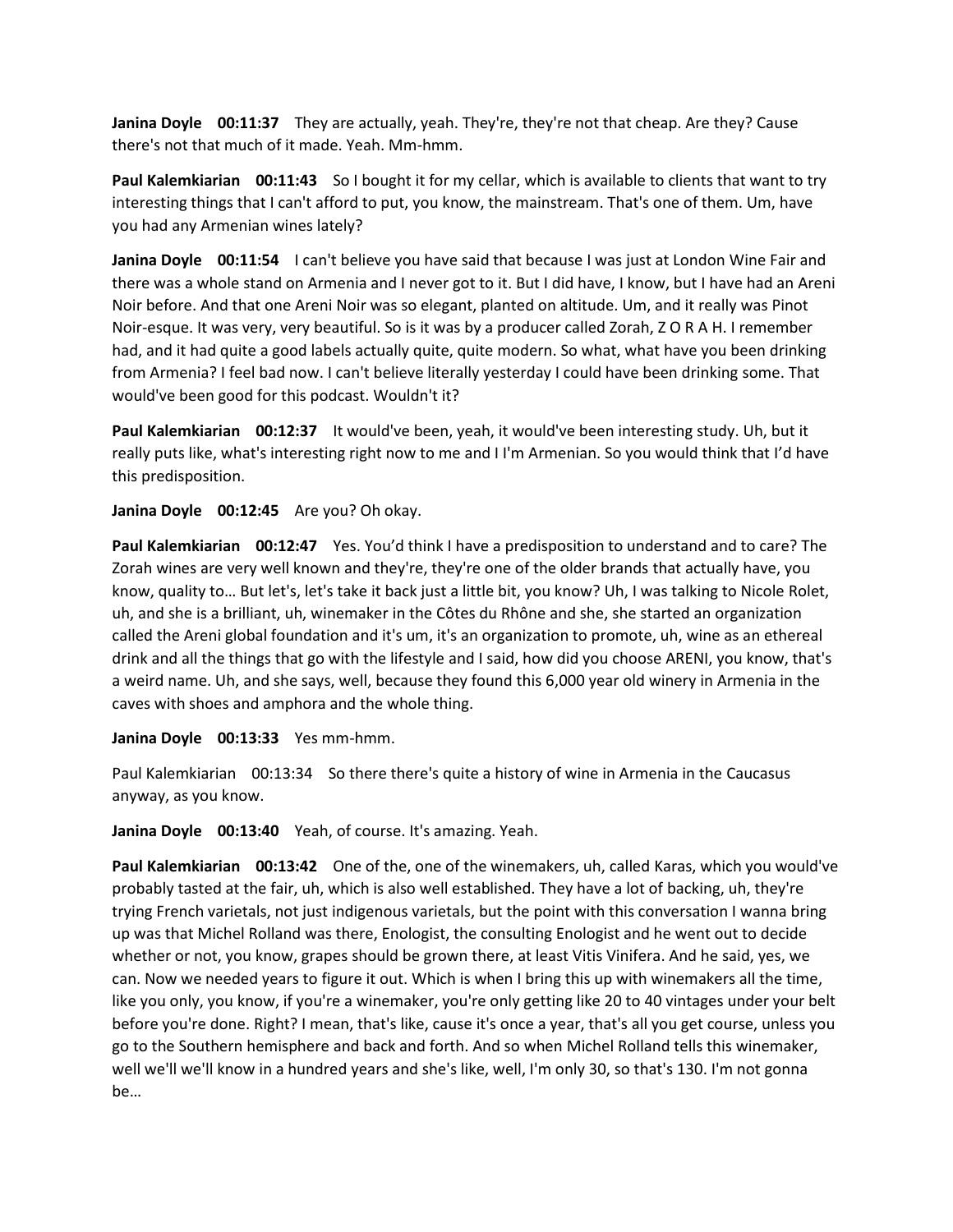**Janina Doyle 00:14:33** Yeah.

**Paul Kalemkiarian 00:14:34** But it's such an ancient, um, beverage in Armenia. And you would think that there'd be more, there would've been more. I went there in 2006, undrinkable, nothing was palatable. It was all just, you know, rustic old stuff.

**Janina Doyle 00:14:48** Yeah. Makes sense.

**Paul Kalemkiarian 00:14:50** Yeah. But now that there's technologies and, and there's a lot of wineries coming out of there. Uh, and there's a lot of new wines they're starting to develop. Maybe like you, I want them to express something, not red wine. And for the first time, after many years of tasting these wines, uh, last Tuesday I tasted a wine from a winery called Voskevaz. The wine was the same as what you tasted, Areni Noir. And this was the first Armenian wine that I felt was an expression of time and place.

**Janina Doyle 00:15:18** Okay. Okay.

**Paul Kalemkiarian 00:15:18** It was absolutely mind boggling.

**Janina Doyle 00:15:20** Did that make it into the wine club?

**Paul Kalemkiarian 00:15:23** No, cause \$45 wholesale. So it's like a…

**Janina Doyle 00:15:26** So that one's just for you.

**Paul Kalemkiarian** 00:15:28 It's like a \$60 bottle of wine.

**Janina Doyle 00:15:31** Yeah. Okay.

**Paul Kalemkiarian 00:15:31** But it made it in my cellar.

**Janina Doyle 00:15:33** Yeah, yeah, yeah, yeah. It made it into your cellar. Into your own personal wine club for one, right?

**Paul Kalemkiarian 00:15:39** Correct. The wine club for one. Want me to, you know, what, what a great idea.

**Janina Doyle 00:15:43** You know listen, I am full of them and that one is for free, but I think it's really interesting is that, Armenia, people really should, I think there was a, I think there was an Areni Noir that was in like the top 10. I don't know. There was this big, wasn't there? There was something a few years ago. This is, I'm not making it up aren't I?

**Paul Kalemkiarian 00:16:03** I think it was Yacoubian-Hobbs. Which is Paul Hobbs, um, soiree into the area. There's a, there's a gentleman named the guy that makes the Vosquez. His name is Vahe Keushguerian and I've interviewed a couple hundred winemakers on my podcast. And when he walked in the door, it was like the whole level changed. He was a brilliant winemaker and he goes to Armenia because he's already, uh, made wine in Puglia. He's already made wine in Chianti, and the motherland calls him back to Armenia and he opens a co-op. The co-op plays host to about 12 different wineries, including his own and he is the author of this Vosquez. And I'm gonna, I would guess that you would've tasted also if you had gone to the, the table.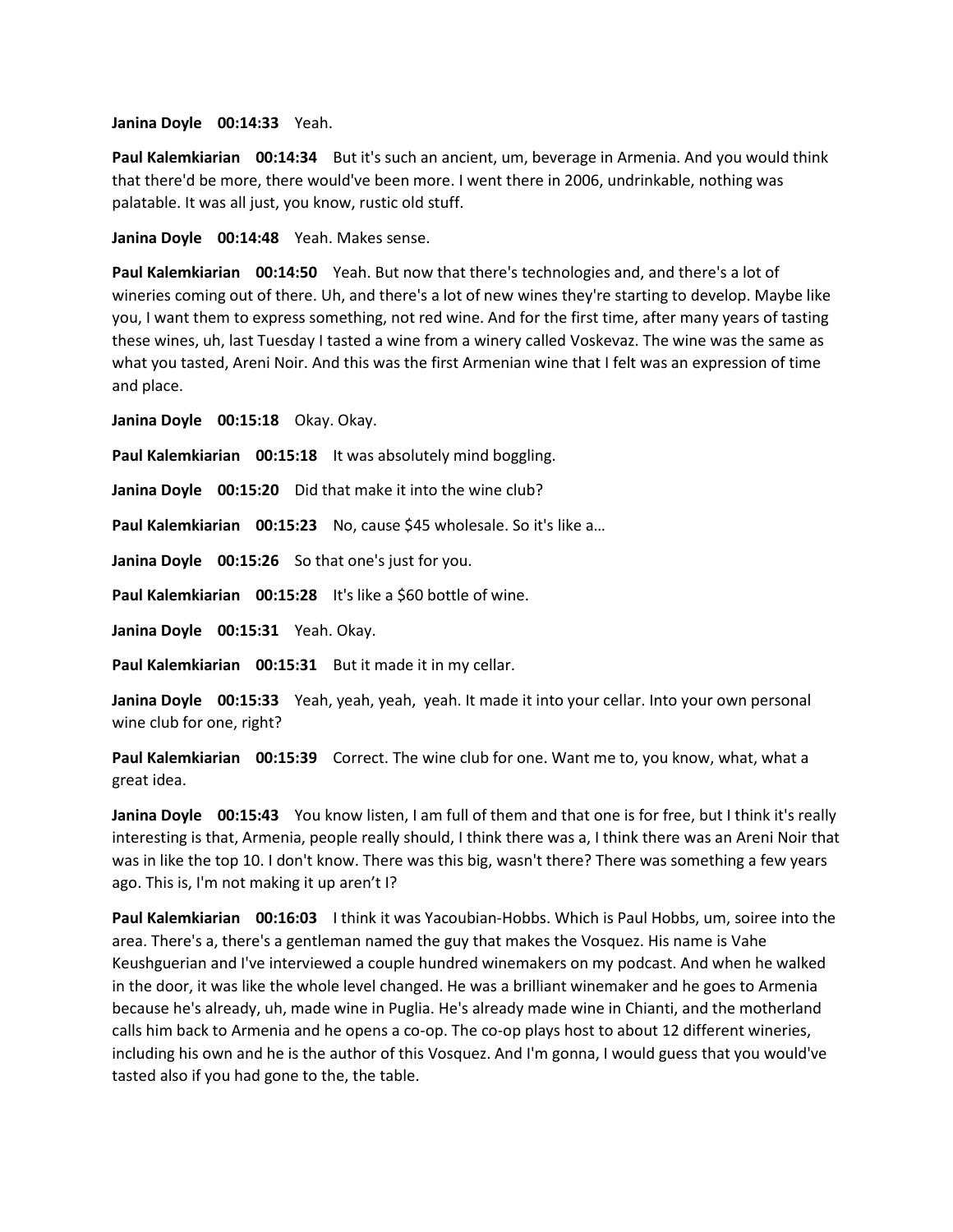**Janina Doyle 00:16:50** No, I didn't. I didn't that's the point. It was so close to me and I didn't

**Paul Kalemkiarian 00:16:55** Yeah. There's a sparkling wine called Keush that you must try. K E U S H. It's probably, I don't know. I don't know what the, the dollar, the pound translation is, but it's about \$20 US. Méthode champenoise, absolutely fabulous sparkling wine. Just absolutely fabulous.

**Janina Doyle 00:17:13** Right? Well. There you go everyone. Somebody to put on your list and something that I feel really annoyed about that I was so close to yesterday and I did not go to. But it happens. It happens.

**Paul Kalemkiarian 00:17:21** We'll help you.

**Janina Doyle 00:17:23** Thank you, thank you. So what else? So that's, that was actually just already really interesting. We've gone down to Armenia. I did not expect you to take me down there. Where else, what else is currently in your wine club that is perhaps a surprise? I quite like where we're going, where we can actually bring something new to everybody listening, and they can go and investigate.

**Paul Kalemkiarian 00:17:42** What's interesting about what I do and, and what happens here Tuesdays is really sort of this mini, uh, marketplace of what's going on. And so just because of what's being brought to the table, uh, to taste is, is what is people are bringing to the country or what they're making in America. And it's, it's a dynamic thing. I, I see, I see everything. And so currently there's a lot of Spanish that are coming in and very, very, um, value oriented Spanish. And, you know, the Tempranillo grape, the Garnacha grape, you know, they're not well understood by the American palate. So, uh, I can tell you that if I, if I buy a Tempranillo that says Tempranillo on the label, it's one of the hardest things for me to sell.

**Janina Doyle 00:18:22** Really? Okay. Okay.

**Paul Kalemkiarian 00:18:24** But if it comes in as Rioja, not a problem.

**Janina Doyle 00:18:26** Yeah. Well, but then I guess the majority of people don't realize that Tempranillo is the main grape variety behind Rioja. But I would say in the UK, that Tempranillo is a little bit more well known, but I could also just be making this up. Everyone listening, let me know.

**Paul Kalemkiarian 00:18:41** Yeah, no, I think, I think that makes sense. Particularly I'm on the west coast, so it's, things trickle here slower. Rosé just caught on a couple years ago when you know, oh yeah. It's a tougher sell because we, we had White Zinfandel from Sutter Home for, you know, 30 years.

**Janina Doyle 00:18:58** Yeah. Sorry about that.

**Paul Kalemkiarian 00:19:02** Yeah. So Spanish is one, uh, recently a lot of Greek.

Janina Doyle 00:19:06 Do you know what? You know, okay. I've been saying that Greek wine is gonna take off it. This is the year. This is the year, and a bit like, it's like Riesling. It's just like for the consumer, it never seems to.

**Paul Kalemkiarian 00:19:17** Well, that's true. But I've, and I think part of the biodynamic organic movement is supporting Greek wines. So, uh, hand in hand, they're coming to America. They're they're still a little pricey. Uh, but they're well made obviously a very old, um, industry in Greece. So, I mean, it's not Retsina, you know, that pine tar stuff, which you can't drink.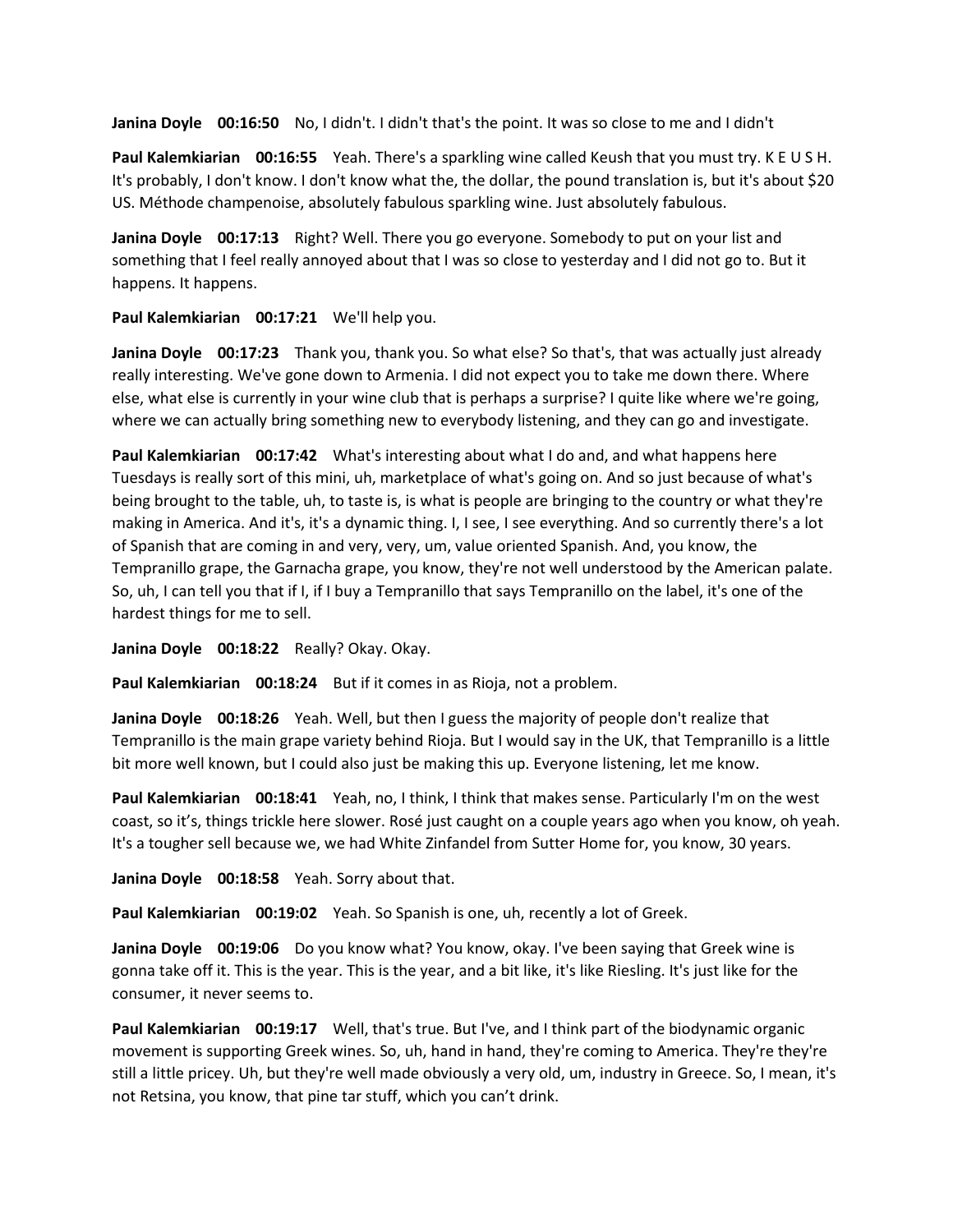**Janina Doyle 00:19:38** Yes. Oh my God. But you know, Assyrtiko is actually potentially one of my favorite white grape varieties. You know, the, the saline, the beautiful acidity. It, it, it's not, anyone listening who's never had Assyrtiko, I wouldn't go for it if you like your aromatic varieties. But if you like those mineral styles, Ugh, stunning, isn't it. And of course, specifically from Santorini, they, they do the best, you know? Um, but again, they're not the cheapest, are they? I think, which you just mentioned. Yeah.

**Paul Kalemkiarian 00:20:06** No. Well, I mean, I guess it takes a lot of work to get 'em to America and the UK. Right? So…

**Janina Doyle 00:20:10** Of course

**Paul Kalemkiarian 00:20:11** It takes a boat and it takes a…

**Janina Doyle 00:20:13** And the problem as well with Greek varieties is you just don't know how to pronounce them. Uh it's, they're not easy names. And I think that's always been a, a massive struggle, right? People want something that they're comfortable with.

**Paul Kalemkiarian 00:20:24** Well, if you go to the market, I mean, the supermarket in the UK, I don't know if they have these wines there, but there's probably brands that are similar. If you're walking down the aisle, this is a pet peeve of wine, uh, being a wine industry. And I'm not a wine geek. I mean, I, I certainly geek out on some stuff. I think it's pretty interesting, but I have to be very careful when I choose wines for my consumers, because a lot of times wine geek wines aren't, you know, broadly palatable by the regular consumer. But on the flip side of that, you've got this 19 crimes, you know, sugared up, you know, inked up wine. And I, I prefer that we try to teach these things like the salinity of, of a Greek wine or anything on the Mediterranean or the, or Sicilian to, to detect those kinds of things rather than these opulent, sugared up wines, they drive me crazy. But at the same time, we kind of need those. So your listeners like those, or my customers like those, and then they start to evolve their palates into exactly finding things in the, the nuances of these really interesting wines. But they brought me two samples, two cases of samples of 19 crimes, including Martha Stewart Chardonnay and Snoop dogs Cali Red.

**Janina Doyle 00:21:38** Needless to say, none of them made the cut.

**Paul Kalemkiarian 00:21:40** Oh my gosh.

**Janina Doyle 00:21:42** Everybody try and broaden your palate and you, your options.

**Paul Kalemkiarian 00:21:46** Unbelievable. Do you have those there?

**Janina Doyle 00:21:48** Of course we do. Of course we do. And um, I mean, I've, I, you try them because you want to, you want to see what the quality's like, and you don't want to completely slag them off because they're effectively celebrity wines, but yeah, the majority are crap. I have to say, though, I did do a podcast episode on a few celebrity wines, but they weren't the typical celebrity wines. So everyone go back and have a look and they were actually decent, but there's not many of them out there. And they're definitely not ones you're gonna find on the supermarket shelf. That's for sure.

**Paul Kalemkiarian 00:22:22** So that's, that's a really good question and point about celebrity wines. Like Greg Norman, the famed golfer, you know, he's intimately involved with his winery, both in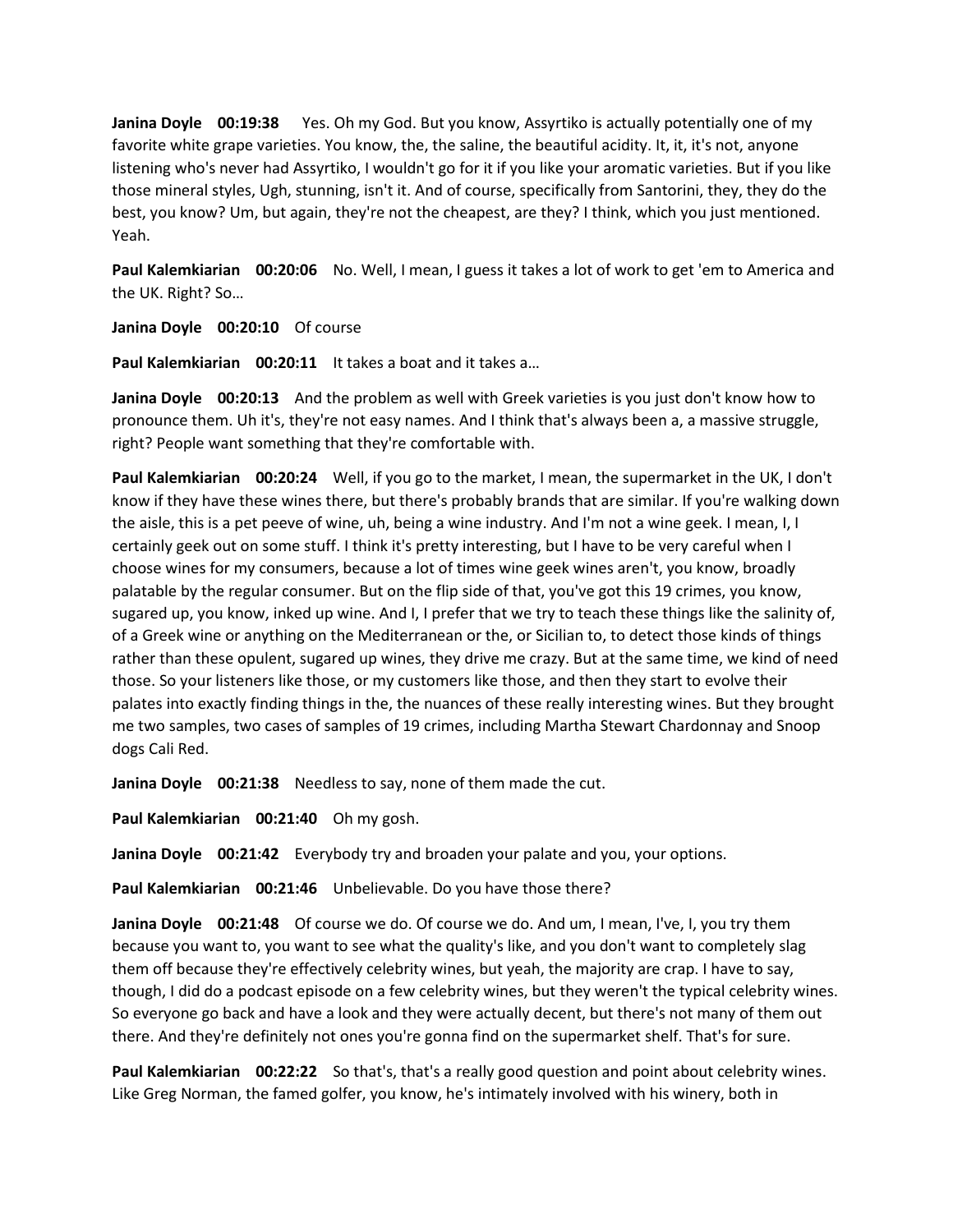Australia and Paso Robles to make good wines. And he's, he's, he's mainstay, he's a mainstay brand. He's he produces, I think 250,000 cases a year. He makes a lot of wine. He's part of the process, uh, Morgan Norman, his daughter is part of the process. Uh, and so when it come and the, the values very high for those wines. As opposed to a celebrity wine where this, their name is slapped on it.

**Janina Doyle 00:22:58** Yes. And they're not even doing anything. Yeah. It's just the name.

**Paul Kalemkiarian 00:23:01** They're not doing anything. And the idea would be to sell the brand because of the association.

## **Janina Doyle 00:23:08** Exactly.

**Paul Kalemkiarian 00:23:09** And those are easy to spot, that those are easy to find, but there are other ones. Danica Patrick, the famed race car driver. She has a gorgeous, uh, Rosé. We just bought it for the club. Not because Danica Patrick. Uh, the, the Fresh Vine Wines that are, and it's a whole different subject we can talk about the, uh, the idea of a healthy wine, uh, by the two actresses. I forgot their names now, but they, those wines are pretty good. I mean, for, for what they're trying to be.

**Janina Doyle 00:23:35** Okay. I'm not sure if we have them, Fresh Vine Wines.

**Paul Kalemkiarian 00:23:38** Fresh Vine Wines. Um, there's been a whole host, I mean, I've seen them come and go. There were 16 professional golfers in the, in the early 2000's that had wines, only one survived and that's Greg Norman. So it's a whole different industry. It's it's about branding and you and I in the industry, try to stay away from that stuff, you know bring to the table the good things.

**Janina Doyle 00:23:57** Absolutely. No, for sure. I mean, that's why I decided to do a little bit of an episode on celebrity wines. I mean, you, I'm sure you've tasted Two Paddocks, the Central Otago Pinot Noirs. Um, and they're absolutely fantastic. And actually you know, you are from California. Inglenook. Inglenook, as well. So, but yeah, but they are gonna still cost you a pretty penny for the top stuff. Aren't they? So already they're not mass marketed. They can't be because of the price and hence you get some, some beautiful quality wines. Don't you? So now the fact that you have been tasting wines, and you have said to us that in theory, you may know a thing or two now. How would you, what advice would you give somebody when they pick up a bottle, that they could have some sort of idea, that it might be quality. Have you got anything that, you know, should they read something on the label, something they should look out for that might give them a, an idea?

**Paul Kalemkiarian 00:24:58** It's still, you know, it's funny, I'm sure you suffer through the same problem. I was asked to supply the wine to an Easter event for my wife's family down Palm Springs, and I forgot, so…

**Janina Doyle 00:25:11** Okay, oops.

**Paul Kalemkiarian 00:25:12** So we get to Easter and they're like, where's the wine? They're like, oh, well it's in the car. And then I jump in the car and I drive to the store.

**Janina Doyle 00:25:18** Oh, dear. Okay. Yeah. Hopefully the store wasn't too far.

**Paul Kalemkiarian 00:25:21** And so here I am, you know, in the industry, I, I just walked away from, you know, a hundred thousand cases of wine in my warehouse and I'm looking at the market just like every other consumer would look at the market and say, okay, what am I gonna get? So if I, when, when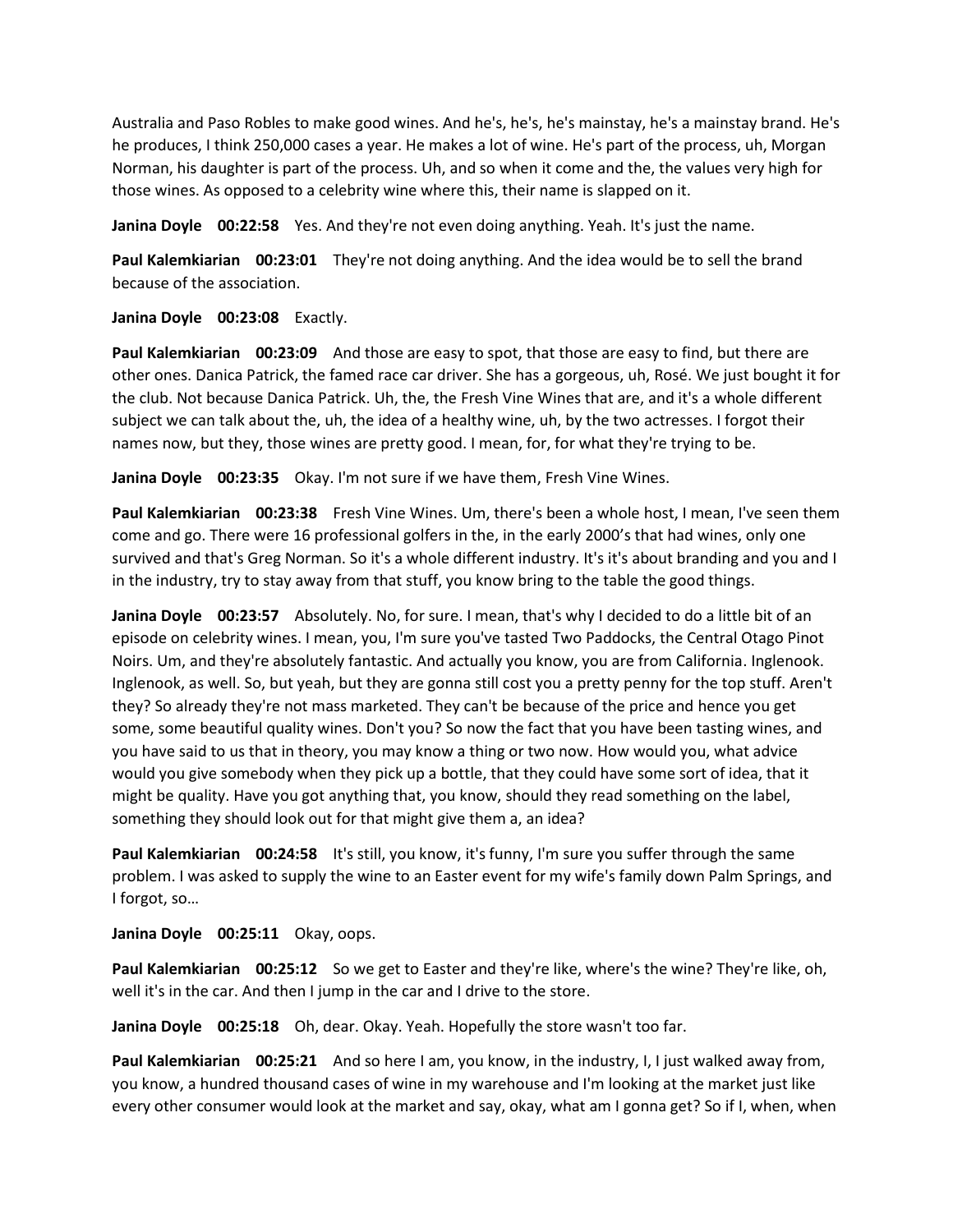it comes down to it, if I haven't tasted it personally, I have really, uh, limited idea of what it, what it should taste like, except for the following information that you'll find on the label that might help you with an educated guess. And that is one, the brand of course. Um, if it's a brand that you understand, like let's just take 19 Crimes as example, you know, the profile, those wines is the same across all of the grapes. So if it's a Cabernet, Merlot, Petit Syrah, Pinot Noir, whatever, they're all, it's still slightly off dry, uh, opulent, you know, extracted wine. You can have a pretty good sense that because it's 19 Crimes, you're gonna have that sort of direction in the wine. That's fine. Okay. Then, um, if you know, the brand Mondavi, or if, you know, the brand of Silver Oak, would be an expensive wine, you have a reasonable assurance that the wine is represented of that company, so that's the first thing. The second thing is, and, and this part of this is gonna come from tasting a lot of wines and having some interest while you're at your friend's house, drinking that glass of wine one night, actually looking at the label and saying, Hmm, this is a Malbec. And it's from Mendoza, Argentina, you know, and it's got this character the next time I go to the market and I see Malbec from Argentina, you know, I, I have a, some expectation of what it should taste like or what it could taste like. And so, and the more granular the district or the, the Appellation the wine is, again, there's a little bit of, of there's a hint there that you're gonna get something of, of regular repute. And so if I love Russian River Pinot Noir, which is one of my favorite districts in California for Pinot noir, I'm gonna seek the Russian River one, cause at least I've got a fighting chance that the characters there from that I like, I may not know the makers that are on the shelf at that day, but I know the district. And so the more granular that is down to the vineyard, and certainly we would understand that anything that's got a vineyard designated, uh, uh, Appellation that there's some pride in those grapes that are going into that wine.

**Janina Doyle 00:27:38** That's a really good point actually, isn't it? Because I think as well, when, when you, if you know, you, you like Pinot Noir, New world is gonna say Pinot Noir so already, that's one hint, but you might not know that say, you know, Burgundy is the Pinot Noir grape. But once you do, if it does say some, once it says Bourgogne and then maybe Bourgogne Villages or whatever it says, but then it says something extra and it is a name of something. And it's not the brand name, you know, it is, as you said, like a, a village designation or it might be a single vineyard. So yes, it still might be confusing, but actually just looking for that extra word, is gonna suggest that it is the more premium wine coming from a more specific site. So it will have more concentration and character from the terroir. So actually that's, that's actually quite a good tip to look out for, even if you don't know what it means.

**Paul Kalemkiarian 00:28:30** That that's true. You know, it's funny, you just said that. Cause I I've thought about this before and it's sort of, the New world and for your listeners, New world being not only, uh, uh, stylistically, which is, um, less rustic and, and more, uh, fresher and younger and brighter, but also, uh, you know, geography, New world versus Old world would be, you know, the wines of Burgundy and Bordeaux and Spain and Italy being Old world. And then, uh, many winemakers from those parts of the world, respect the New world, which would be, would be American wines would be, uh, Argentinian, South, South Southern hemisphere. And now of course, wines from Dorset England, because you get to do whatever you want, but there's some interesting thing that you just said about the pedigree of let's say Burgundy. Bourgogne Rouge means the grapes, the Pinot Noir can come from anywhere in the district, uh, Bourgogne Villages means it has to come from, you know, some smaller piece of that district and then it gets down to the Village district and that's something very special and very indicative of the quality. I mean, it's extraordinarily indicative in Burgundy, France, and particularly indicative in Bordeaux, but we don't have that in America. You know, there is no designation for a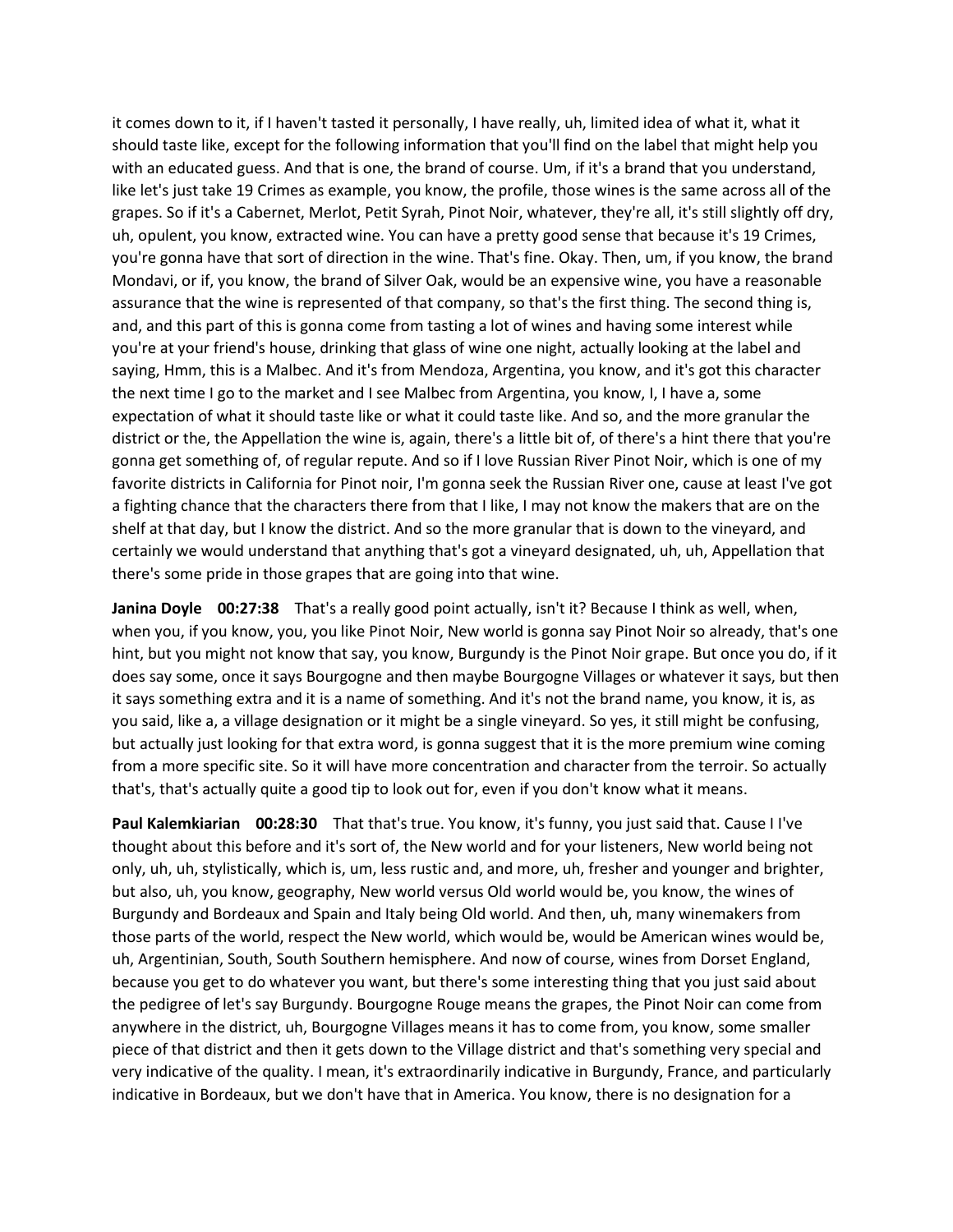quality level. The only thing I can think of in Cal, if you're looking at a wall of California Cabs or Merlots or whatever is the word Estate. Estate is a, uh, requirement by the federal government of America. That if it is, if you put Estate on there, it has to come from, you know, born and raised in your vineyard and made there. That's the only designation. I mean, you can buy a wine that's labeled America, you know, and you could blend grapes from Virginia to California and that's hardly, hardly granular approach to the winemaking.

**Janina Doyle 00:30:05** Yeah. It doesn't, it doesn't make it easy. Does it? It's certainly very difficult. Now one thing as well that I actually got asked in a private masterclass I was giving, they were trying to say, well, how can I know if it's gonna be big and bold and what kind of style? One thing as well, I'd say for people stylistically, if the alcohol is higher, in theory, it is gonna be a richer wine, a heavier wine because alcohol does raise the body. But also you're not gonna have a light fresh wine at 15% alcohol that just doesn't work. So one, that's always a bit of a tip for, for style and the other one as well. If you're buying a French wine, just in general, if you were to think about where it is on the map, you know, when you've gone on holiday, if you've been at the top of France, you know, that it's a hell of a lot colder to the bottom of France. So therefore if you get anything from a cooler region, the grape will have higher acidity and less ripeness. It won't have had as much sugar, which means obviously slightly less sugar will be less alcohol. So the lighter, fresher, more acidic, refreshing styles will come from cooler climate. So I always just say to people as well, have a look and see where it comes from and just try and imagine on the map where that is, if you can, well just use Google. It's our friend. And then hopefully as well, you'll get an idea of like the heaviness, the richness and the fruitiness. And that's just one style, but you know, it's, um, it's a minefield. So just, if you can look to one grape variety or one area and you like it, it's also good to stick with that for a little bit before, and also ask questions in wine shops and Sommeliers, and gradually grow that knowledge. So it's, it's easier and you feel more comfortable reading the label, right?

**Paul Kalemkiarian 00:31:42** You know, I had a, a buyer here I used to have a, had a different store in a different location and his name was Dory. He was incredibly good, and that's a really good point you made, incredibly good at understanding the consumer, the customer's palate by person. So as they came in, he asked the right questions. Um, you know, what have you been drinking before? What have you, what have you bought at the market that you liked? What's your budget? Those kinds of questions by a good, uh, store owner or, or department manager can help you down the road to finding something you'll like, but his talent was translating that information into our inventory. I still hear from, and this is, this is probably 10 years ago. I still hear customers walk in my current store and they say, you know, remember Dory was so good at reminding me of what I like the one I didn't. I'm like, but that's a really good point. You know, tap the resources of the wine shop or the department manager, the wine department that could help you understand what's up there.

**Janina Doyle 00:32:36** And I always say, as well, when you find a wine, you don't like that's equally as good as finding, well, maybe not equally, as good as finding a wine you do like. Because you don't like it, why? Is it because it's really bone dry. Okay, perfect. You like wine with a bit more sweetness, you know. Is it because it's really oakey? Is it really heavy? Okay. You like wines that are fresh and unoaked, blah, blah, blah and it, it goes on. So finding wines, you don't like, then you can also present that to anybody who has some sort of wine knowledge and say, I didn't like this because of that. And they will be able to take you into the right direction. So, you know, it's one step further for man, right?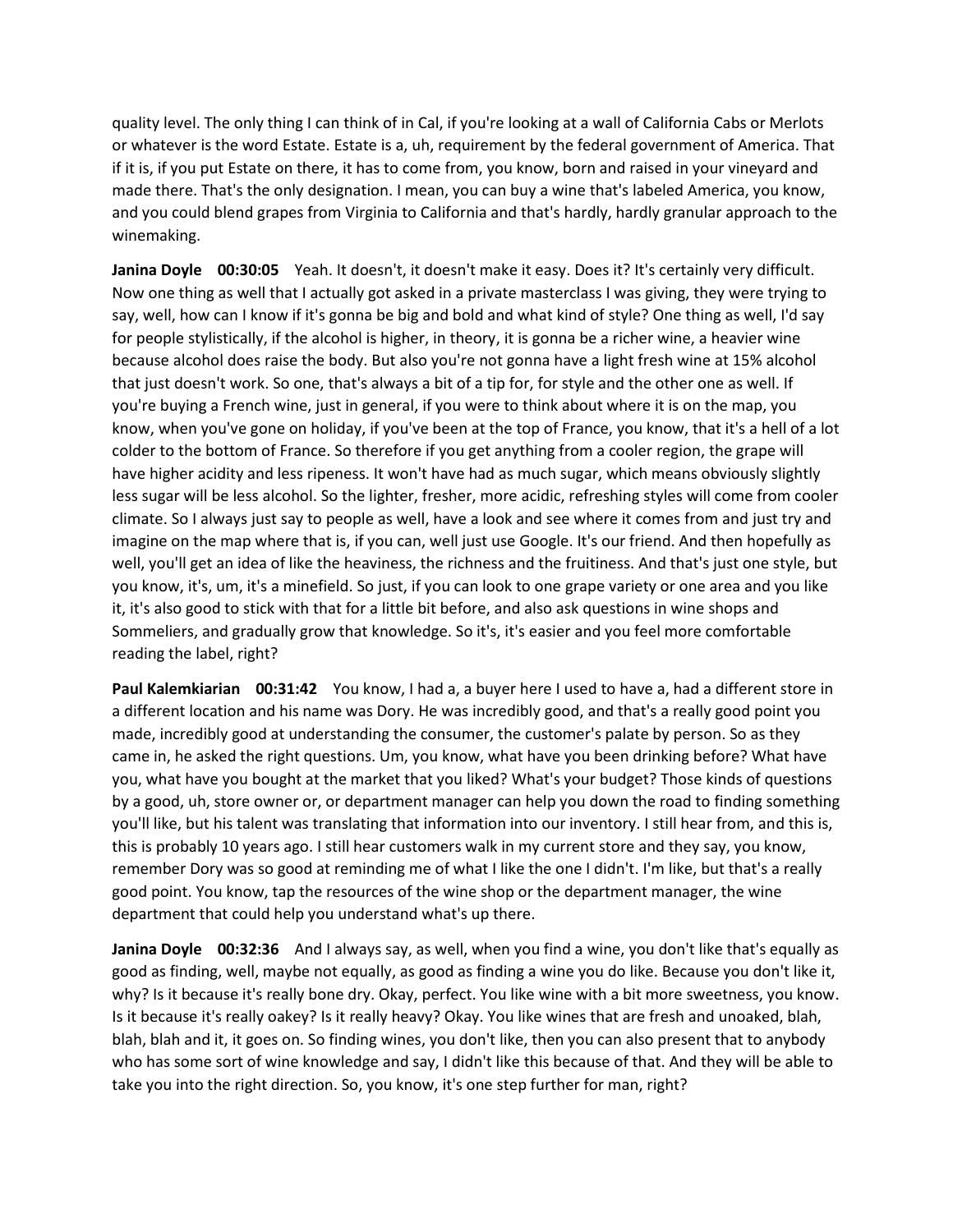**Paul Kalemkiarian 00:33:17** That's right. One great step. You know, it's an important point though. We select wines at the wine at month club to represent time and place. And if I send you a Malbec from Salta, you know, the highest part of Mendoza (meant to say Argentina), let's say, and you don't like it. One I'll replace it for you. That's a guarantee. Cause I know I can't please, all the palates all the time when selecting wines and it's also will, will narrow the field for you when you go to the store and you won't look at Salta based Malbecs, because the one I sent you was a pretty good example. And it won't, they won't veer far from that. And you should stay away from them until you get used to them. So, I mean, we save you money, how about that?

**Janina Doyle 00:33:54** Yeah. It's, it's like a bingo sheet. Right? Just keep on crossing them off, crossing them off until it's until it's complete. Oh dear. So that's obviously, I don't know how much of a tip that is for people, cause it is still a mindfield, but hopefully one, one step at a time people feel like they've got a little extra confidence when picking some wine, but what about tasting wine, pairing with food, collecting wine? What tips do you have for anybody to enjoy wine more? Is there something that you feel always empowered to, to tell people about.

**Paul Kalemkiarian 00:34:23** You know pairing wines and food is such a wonderful thing. And, and I talk forever on all parts, the marketing of it, the whole thing. But it's an interesting dynamic because it's not always, as you know, uh, it's always, it was white wine with white, white meat, you know, fish with white wine and, and that's, you and I know that's no longer true. Uh, you could certainly have a red wine with a proper chicken dish. And vice versa. And I've been asked to pair things like chocolates, you know, some of these new chocolates with all these crazy ingredients and spices and, and most of my, unfortunately most of my initial ideas, you know, were wrong. And I was on TV show, not too long ago for Valentine's and they sent me all this chocolate and said, please pair some of your wines. And I'm like, oh this obviously it's gonna be good with Syrah. I opened the Syrah, it's like, nah, it doesn't work. So it's a balance between sometimes you, you choose a wine because it, it is the opposite of the wine. If you have a fatty, uh, Alfredo sauce, chicken pasta dish, uh, probably not gonna have this over oak buttery Chardonnay. You're probably gonna want some kind of, uh, clean, crisp, acidic wine to cut through on your palate. Um, wine it's job in, in with the consumption of food is to clear the palate for the next bite, it's to prepare you for the next bite. And so not only does it have to match up flavor wise or at least attempt to, um, maybe you're doing opposite flavors, just like when you plate a dish, you don't always match the flavors between the vegetables and the protein and the starch, sometimes they're opposite. So, uh, you have the same issues with, with pairing wines, but the wines function is to clear the palate for the next taste of food and hopefully be compatible. So sometimes it's the weight of the wine that is in conjunction with the food and opposite the food. And sometimes it's the flavor flavor profile. And I absolutely did no help to your listeners by saying it that way, because it's really, to me as sort of a, a, a crapshoot in that you learn as you go and, and try to match this. I do think of, and I had this conversation with Jonathan Waxman, the famed chef now in New York at Barbuto. And he was on my show and we were talking and my daughter's a Boulangerie trained in Paris. So we've, we're talking about food. And he said, you know, we try to, um, match the foods on flavors. And sometimes we come away and realize that we needed to match it on the weight. Vice Versa.

**Janina Doyle 00:36:55** Texture, texture. Yeah.

**Paul Kalemkiarian 00:36:57** The texture of the wine.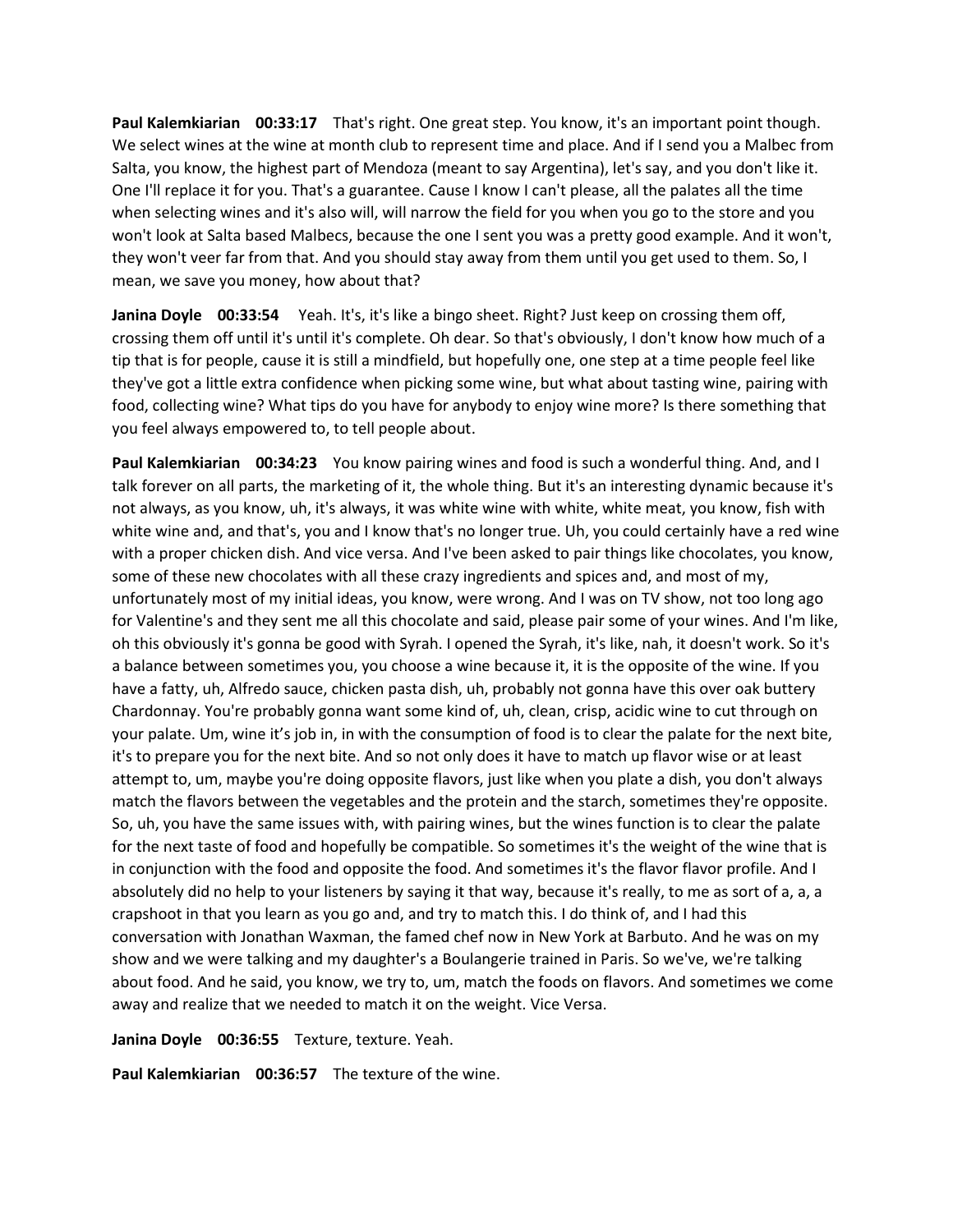**Janina Doyle 00:36:59** Well, absolutely. Cause one is gonna completely overpower the other if it's not equal.

**Paul Kalemkiarian 00:37:03** Right. And it's, it's a fascinating subject to try and test and keep, keep doing it, uh, until you feel like, uh, and this is the other point I was gonna make. He, he said this and I go, wait a minute. This is what we do too. And that is, I no longer go home and say, what, what are we eating? Let's drink this. I go home and say, what do I feel like drinking? Then I prepare food around what that is. And so my palate has changed over time to, to anticipate the wine at dinner time, than the food. And that's kind of an interesting change.

**Janina Doyle 00:37:38** Me too, me too. But then we are wine focused. One thing I would say as well, just for people pairing, instead of thinking about your protein, your meat, your beef, your chicken, actually that for me, I think is the least important. I think it's what you are pairing it with. So are you pouring a peppercorn sauce over the steak? Now, all of a sudden that spicy, uh, creamy nature is the most important thing that you need to think about. You need a wine, that's gonna be able to handle that peppery sauce. If you are doing loads of roasted root vegetables and there's that earthiness to them, then you're gonna want a wine that maybe has that savory earth equality to go with that. So I always say to people, perhaps don't look at the protein, just think about the, the, the side dishes and the sauces and what is the most powerful thing on that dish. And I think then that comes back to exactly what you said, textures really as well. But I always go like for like really, rather than opposites, I think opposites, um, can be the most amazing, but they're also the hardest to do.

**Paul Kalemkiarian 00:38:41** I completely agree. I, I will caution, uh, the listeners that I, one chef that had on the show said, look, you know, what we do is if we screw up something, we just cover it with a sauce.

## **Janina Doyle 00:38:49** Oh really?

**Paul Kalemkiarian 00:38:53** So you're right on because it's the sauce that's gonna change the character.

**Janina Doyle 00:38:56** It is. It absolutely is. Oh, dear. Now tell me, before we finish up here, you have already mentioned that you have your own podcast. So, you know, just tell me a little bit about that. There's, uh, you know, many of my listeners may wanna come across and listen to you talking to lots of your other guests. So, so who are you talking to? What's the style of your podcast?

**Paul Kalemkiarian 00:39:16** Well, the podcast started because I have many, many vendors, like I said on Tuesday that come in here, there's often, uh, uh, traveling winemakers from either California or Europe or all, all parts of the world that come to LA. LA being a huge market for wine, of course. And they have these winemakers in their cars. They're driving around, they're stopping at restaurants and liquor stores and wine shops. And here I have this incredible studio I built, uh, because I was into the social networking world. And I said, you know, we ought just sit down and start talking. And so I started actually with, with videos about 15 years ago, I've got over 200 episodes of the podcast itself. It's called Wine talks with Paul K. It's generally proprietors and winemakers from all over the world. Just got down with a couple of Burgundian winemakers that are incredible. And, and chefs, I do a lot of chefs, uh, okay. Jonathan Waxman, um, Joachim Splichal, uh, I've had Michael McCarty. I've got Alice Waters coming on the show soon. Um, uh, pretty interesting stuff. I do some, I do some stories on the immigration when it